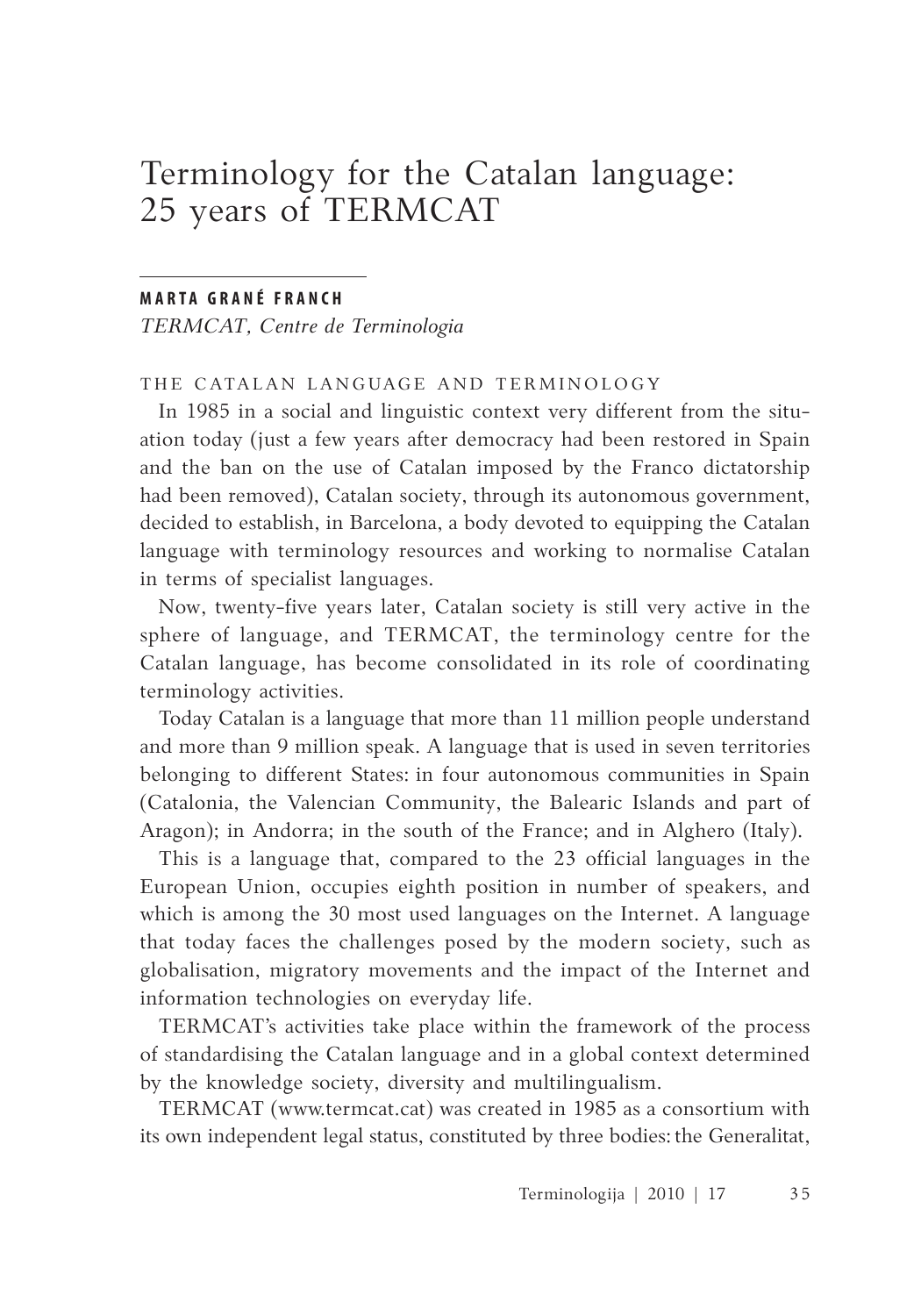or Government of Catalonia (which is its principal source of funding), the Institute of Catalan Studies (which plays the role of reference in language standardisation) and the Consortium for Linguistic Standardisation (which ensures dissemination throughout Catalonia).

#### TERMCAT'S ACTIVITIES AND SERVICES

TERMCAT's mission is to ensure the development and integration of Catalan terminology into both specialist sectors and society in general through the constant creation of innovative, quality tools and resources in permanent dialogue with experts and users.

Our approach to Catalan language planning adopted is based on a cooperative model that revolves around social participation and involvement and is aimed at ensuring the sustainable co-existence of Catalan with the other languages used in Catalonia. In pursuing these goals over the last 25 years, TERMCAT has forged its own style, one that includes both idiosyncratic characteristics and elements that could be exported to other linguistic communities.

TERMCAT maintains stable cooperation relations both nationally and internationally with bodies and organisations devoted to terminology and related activities. Moreover, TERMCAT also promotes multilingual terminology work to ensure the international dissemination of Catalan. TERMCAT cooperates closely with universities throughout the Catalan linguistic territory by supplying specialists to take part in terminology projects and to provide advisory services. Parallel to these activities, TERMCAT has also established cooperation agreements with other bodies and organisations that play important roles in disseminating and promoting terminology.

As a public institution that provides services to society, TERMCAT has a responsibility to work to the highest standards of efficiency and efficacy and to ensure that its procedures are transparent as regards both its administrative management and the performance of its technical work. For this reason, within the frame of its Strategic Plan, TERMCAT has adopted ISO Quality Management Standard 9001:2008, aimed at ensuring constant improvement to both the organisation's operations and its accountability.

## DEVELOPMENT OF TERMINOLOGICAL PRODUCTS

One of the most important commitments undertaken by TERMCAT is that of providing Catalan society with terminological resources in the fields of science, technology and the humanities. To achieve this goal,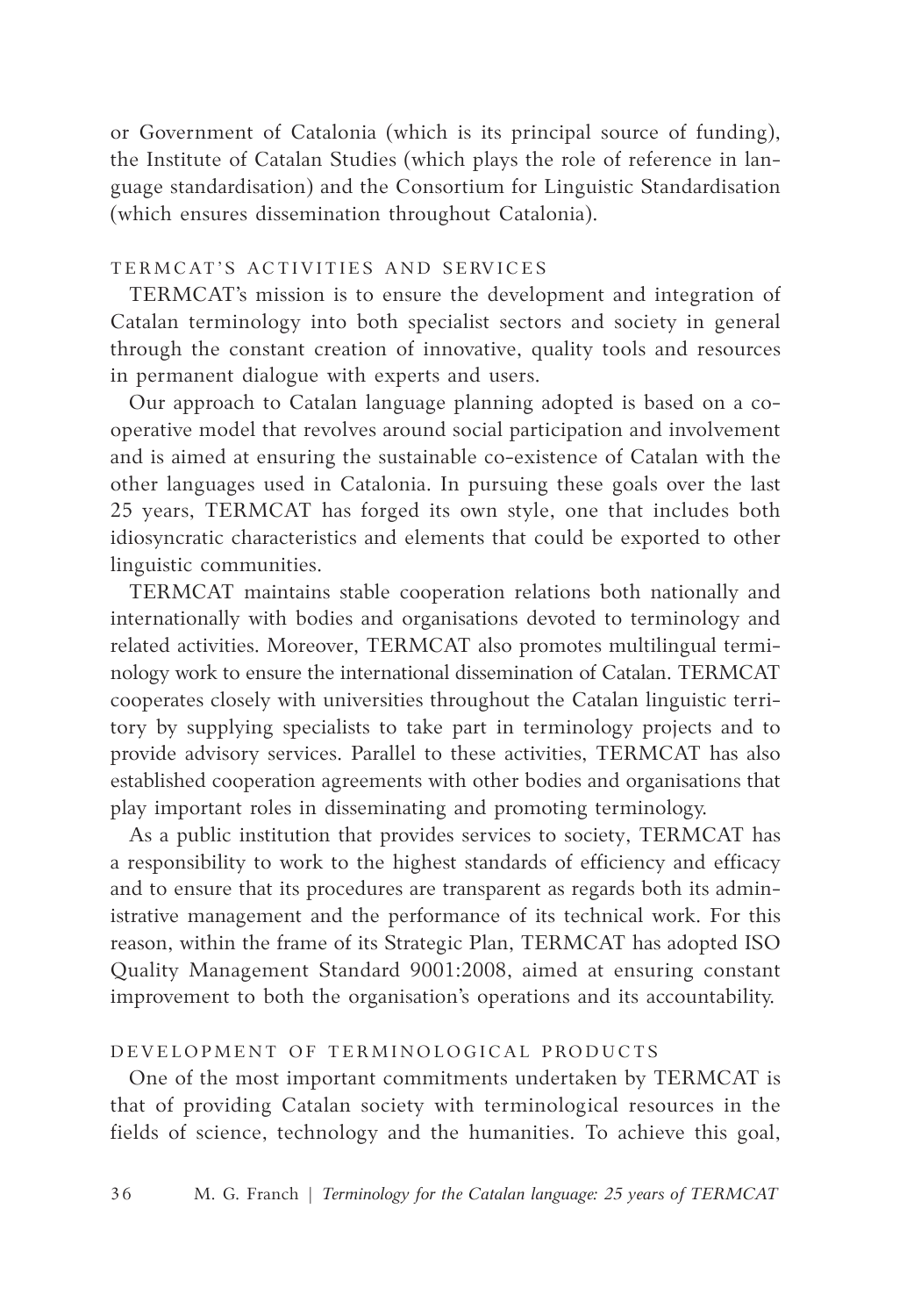TERMCAT produces terminology dictionaries and other compilations that bring together terminology from different specialist fields.

Since 1985, TERMCAT has helped to develop 515 products that cover a broad range of knowledge fields: from the medical sector, technology and industry to the human and social sciences and sport. All these products are the fruit of coordinated work between terminologists and experts in the different sectors. They are distributed by different channels, according to their nature and to the interests of their target audiences: dictionaries on paper, online dictionaries, pamphlets, promotional posters, etc.

Catalan is the main language used in all TERMCAT publications, and denominations and definitions are given in Catalan. Nonetheless, within the framework of a multi-lingual project, equivalent denominations are generally given in Spanish, French and English (and, occasionally, in other languages).

TERMCAT lasts publications include *Diccionari general de l'esport* (2010) [sports], *Diccionari dels mercats financers* (2009) [financial markets], *Lèxic multilingüe de la indústria* (2009) [industry], *Noms de plantes* (2009) [plants], *Lèxic de les comunitats europees* (2009) [European Communities] and *Diccionari d'infermeria* (2008) [nursery].

In order to ensure optimal management at all stages in its terminology work, TERMCAT is equipped with its own, powerful management tool, GdT, adapted to the methodology employed. Moreover, two terminology management tools, GesTerm and GdTweb, have been developed and made available to the general public.

GdTweb is a tool designed for people who collaborate with TERMCAT from different physical locations (terminologists and experts), enabling them to work online by using a terminology management programme connected to the Centre's terminology databases. GdTweb enables users to work with several TERMCAT terminology data files at the same time, modifying them, making searches according to a wide range of criteria and generating lists and statistical reports.

GesTerm is a terminology management tool created using free, downloadable software and which can be improved collaboratively by modifying the source code. GesTerm assists users in carrying out the main tasks involved in terminology work: creation of files and dictionaries containing terminology; maintenance of information linked to such files and dictionaries; advanced searches; and generation of printable lists.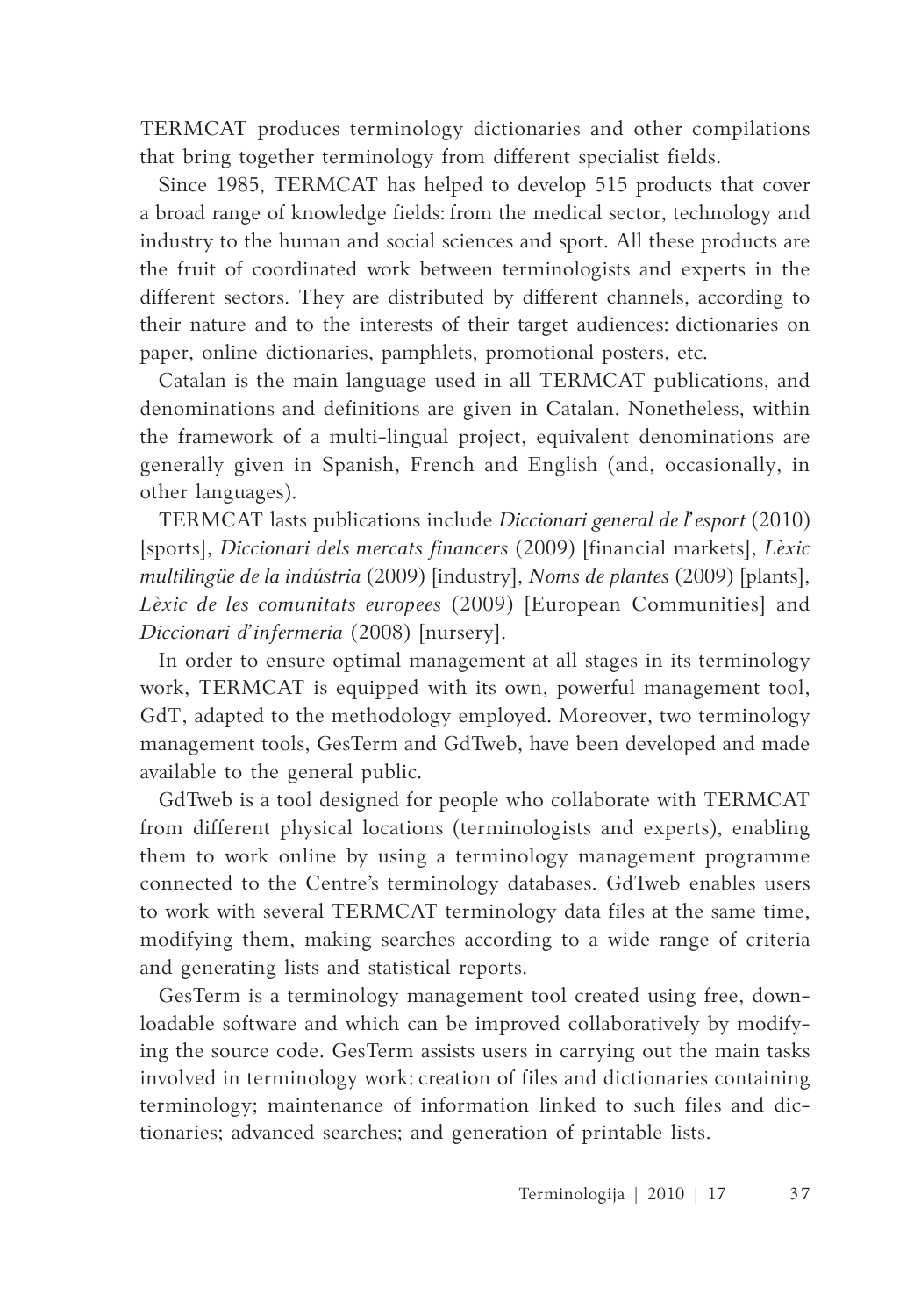#### TERMINOLOGY CONSULTING SERVICES

A number of language reference resources are available to the Catalan linguistic community, helping users to draft texts and resolve the most frequent doubts.

Regarding specialist languages, one of the most frequently consulted resources is Cercaterm, an online consultation service available free of charge from TERMCAT website. By entering Cercaterm (www.termcat.cat), users can freely consult Catalan terminology in any specialist field and from any available language. Cercaterm contains 220,000 files (more than 900,000 denominations) than can be found thanks to a multilingual search engine. Each file may contain denominations in different languages, a definition in Catalan, thematic classification and notes of linguistic and terminological interest on the term considered. If the information obtained is not sufficient to resolve their doubts, users can also send their queries to a terminology specialist at the Consultation Service, first registering as a Cercaterm user and then completing and sending a personal attention form. There are currently more than 25,000 registered users of Cercaterm.

Moreover, TERMCAT provides institutions, universities and research centres, businesses and other bodies, as well as individuals, with methodological, terminological and documentary advisory services for drafting or translating specialist works, technical documentation and other specialist texts, as well as for locating data-processing products in Catalan.

According to the specific characteristics of each project, advisory services may include: terminology review; research, resolution and, if appropriate, standardisation of neologisms; methodological support; coordinating teams of translators; qualitative assessment; and terminology and data-processing management.

In recent years, with a view to adapting our services to meet users' needs, we at TERMCAT have put great efforts into complementing the aforementioned terminology reference resources by providing data download services. In order to develop language technology tools, it is essential to make quality basic language data available, and for this to be appropriately labelled and formatted. Such data can then be reused and adapted for different uses; in search tools, spelling checkers, automatic translation, etc.

With these uses in mind, TERMCAT makes available from its website, to the general public terminology repertoires generated from its data-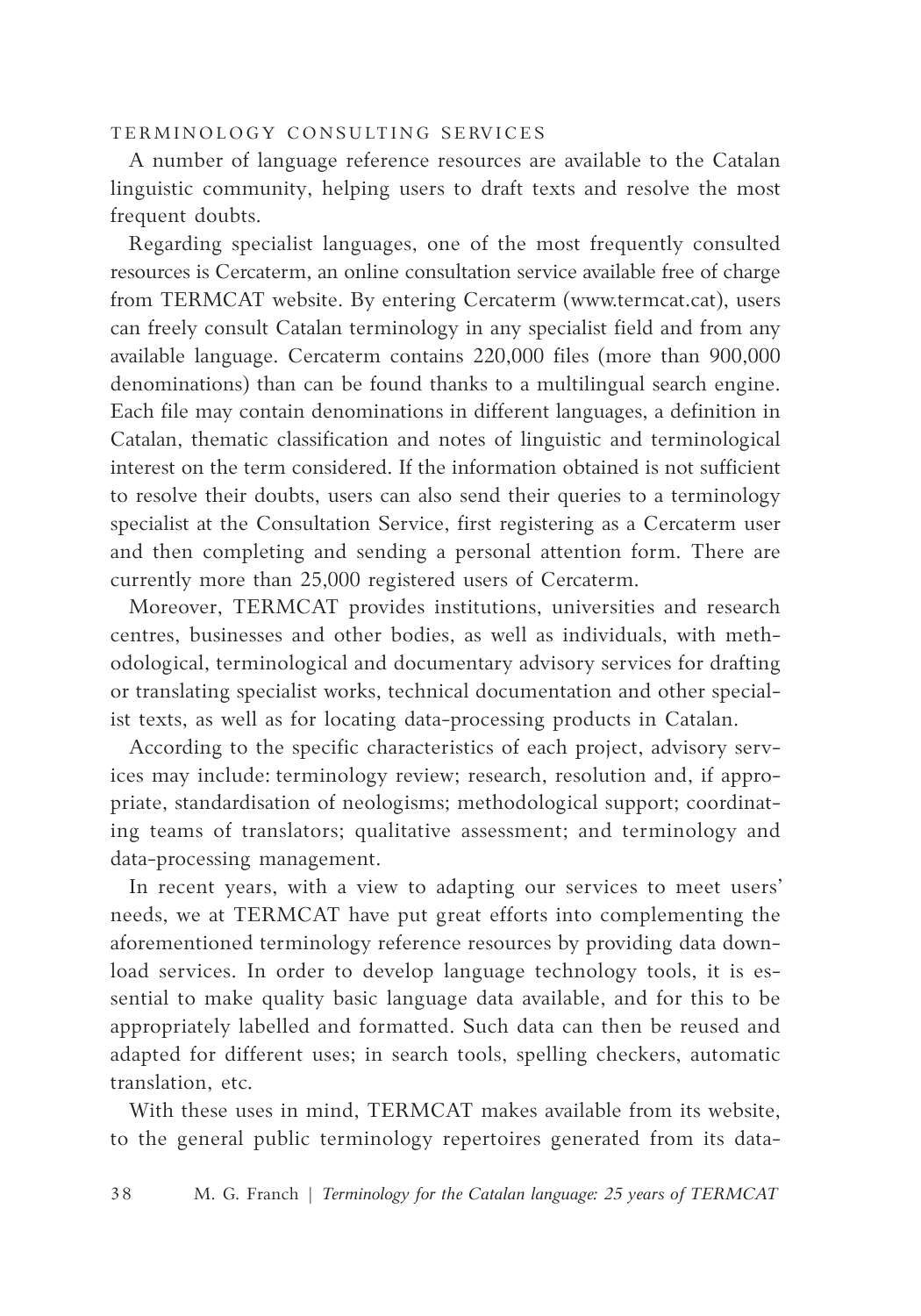bases, freely downloadable in standard XML format. This is a very popular service, and we hope to increase the services provided in this way in the future.

On request, TERMCAT also grants to institutions, universities and research centres, businesses and publishers, professional associations and other bodies cessions of terminological data that enable them to respond to their organisations' needs for knowledge and dissemination of terminology, whether through their corporate websites or as support for the construction of technological management platforms (search engines, websites, integration into editing tools, etc.). TERMCAT also makes such cessions, on request, to language professionals, doctorate students and experts requiring representative terminological corpus in their research work.

# TERMINOLOGY STANDARDISATION

## FOR THE CATALAN LANGUAGE

TERMCAT's mission includes the task of standardising neologisms from the speciality lexicon. The Centre approaches this work in two ways:

- by approving the Catalan forms of new terms that emerge in the fields of science, technology and the humanities, whether because no proposed form already exists or because forms are being circulated that are inappropriate from the linguistic or terminology point of view;
- by establishing linguistic and terminological criteria to facilitate terminology work and the development of specialist languages in Catalan.

The body responsible for this work is the TERMCAT Supervisory Council, a standing committee whose work focuses on aspects related to the linguistic form of neologisms and their adaptation to the general rules of Catalan.

Before being approved by the Supervisory Council, terms are studied in dossiers [6] and discussed by experts. Finally, all terms standardised by the Supervisory Council are included in the Neoloteca, and can also be consulted by using Cercaterm.

Since 1985, more than 6,500 terms have been standardised in Catalan. The standardisation process [3] is applied to terminology that falls into one or other of the following cases: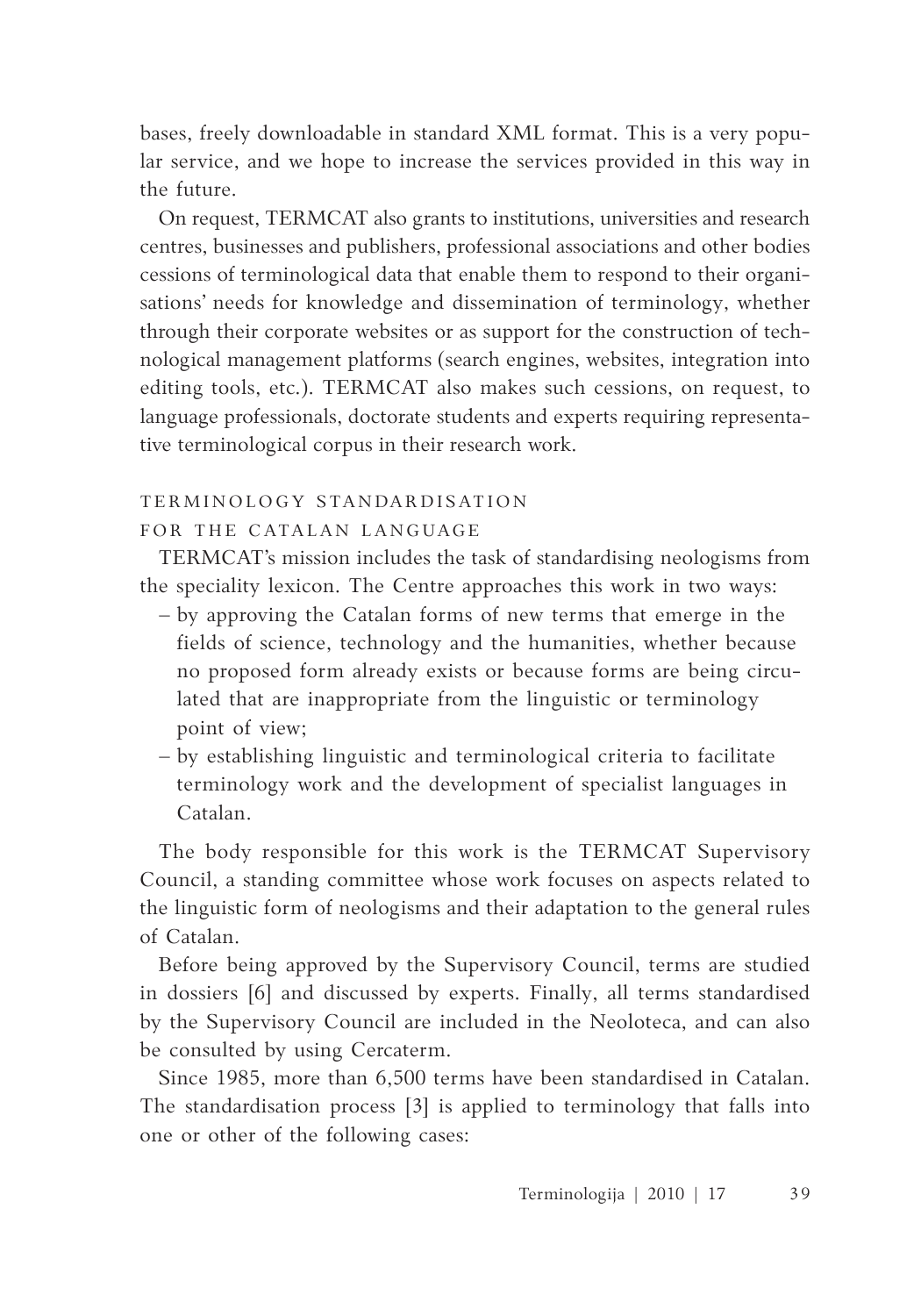- they have no fixed denomination because they respond to new conceptual realities (*servei de missatges curts*, *empresa puntcom*, *bloc*) [short message service, dotcom company, blog];
- there exist doubts or variations (spelling, morphology, etc.) with regard to the denomination (*burca*, *delfinari*, plural of *vanitas*) [burkha, dolphinarium];
- there exists more than one denomination for the same concept (*hipòtesi de l'origen africà recent*: *out of Africa, model de reemplaçament ràpid, teoria de l'Eva mitocondrial*, *teoria des d'Àfrica* or *teoria a partir d'Àfrica*) [(Recent) "Out of Africa" Theory];
- they are designated by a borrowed or copied form (*airbag: coixí de seguretat; bullying: assetjament escolar; estat de l'art: estat de la qüestió*) [airbag, bullying, state of the art, state of the question];
- they present conceptual confusions (*reciclar, recuperar, valoritzar, reutilitzar*) [recycle, recover, valorise, reuse].

In order to objectively evaluate the possibilities of introducing a Catalan alternative or whether to opt for an adaptation of the spelling or accept the borrowed term directly, TERMCAT makes an in-depth study of each term [6], taking into account linguistic and terminological criteria, as well as usage.

In order to describe and explain the methodological criteria that have guided the work of TERMCAT over the years, the centre has published works on: terminological definition [2], loan translation [5], bibliography [1] and term order [4], amongst others.

## TRANSLATION OF STANDARDS INTO CATALAN LANGUAGE

In accordance with the cooperation agreement signed in 2005 with Aenor, the Spanish Association for Standardisation and Certification, TERMCAT is the authorised centre for translating the UNE and ISO-UNE standards into Catalan. The procedure employed in translating these standards follows the guidelines laid down in the ISO: UNE 15.038 standard for translation services. Since 2005, 20 standards have been translated into Catalan.

#### THE PAST AND THE FUTURE

After 25 years' experience and participation in countless projects and initiatives aimed at enhancing Catalan's prestige as a language for work and for specialist communication, we continue to constantly review